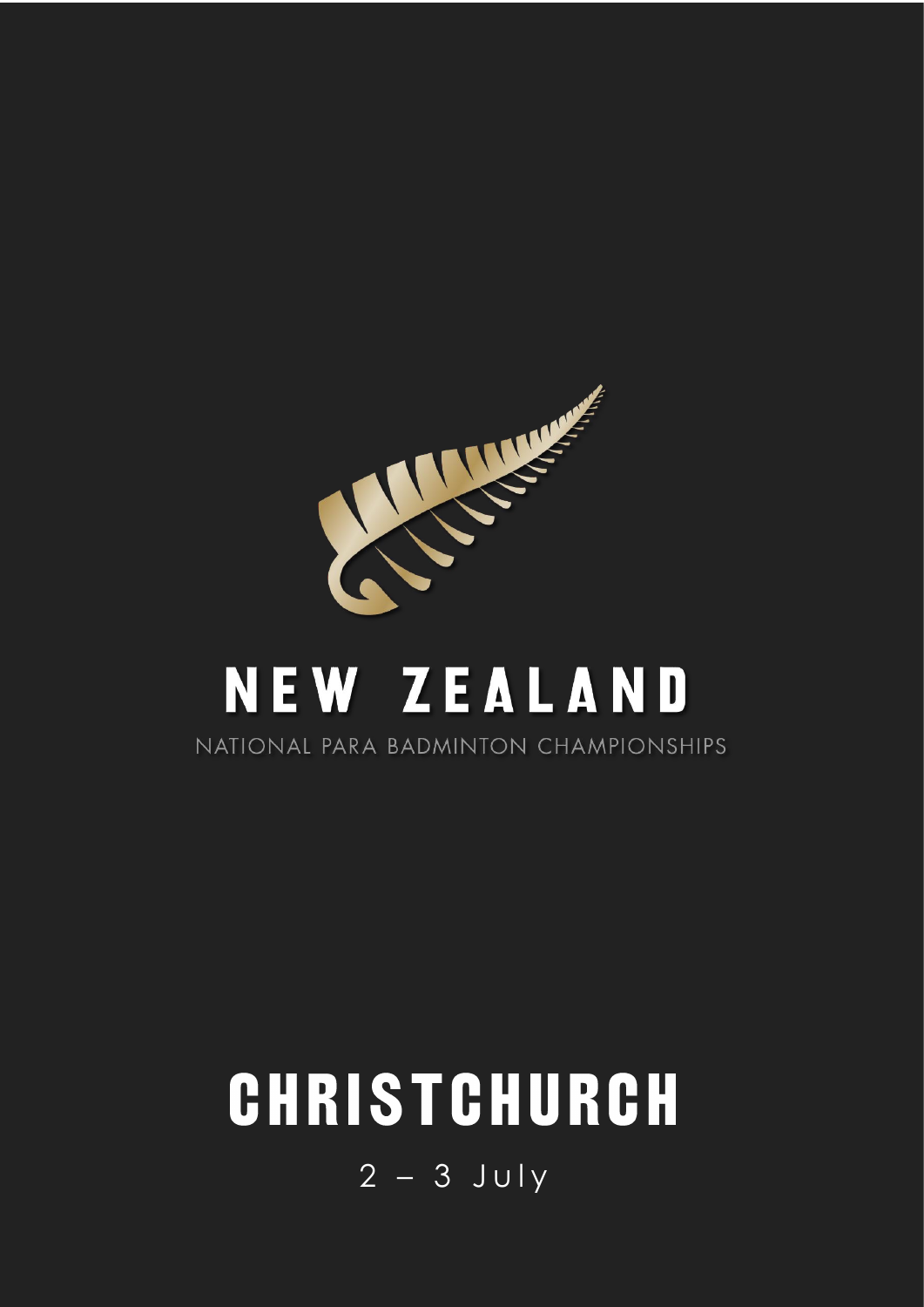

## **NEW ZEALAND NATIONAL PARA BADMINTON CHAMPIONSHIPS 2022**

| <b>VENUE</b>                     | <b>Badminton Canterbury</b><br>220 Pages Road, Wainoni<br>Christchurch                                                                                        |  |  |  |
|----------------------------------|---------------------------------------------------------------------------------------------------------------------------------------------------------------|--|--|--|
| <b>CONTACT</b><br><b>DETAILS</b> | Michelle Au<br>michelle@badminton.org.nz<br>021 191 1625                                                                                                      |  |  |  |
| <b>EVENT DATES</b>               | Saturday 2 <sup>nd</sup> July<br>12:30pm - Coach-led Training (optional)<br>1:30pm - All Events<br>Sunday 3rd July<br>10am - All Events                       |  |  |  |
|                                  | The schedule is subject to change at the discretion of the event director based<br>on final entries.                                                          |  |  |  |
| <b>EVENTS</b>                    | The New Zealand National Para Badminton Championships offers the<br>following events:                                                                         |  |  |  |
| <b>DETAILS</b>                   | Doubles WH1-WH2<br>Mens Singles WH1<br>Women's Singles WH1<br>Mens Singles WH2<br>Women's Singles WH2                                                         |  |  |  |
| <b>ONLINE ENTRY</b>              | All entries must be submitted online at the following link:<br>https://badminton.org.nz/b/cZ<br>Entries close Wednesday 22 <sup>nd</sup> June 2022 at 11:59pm |  |  |  |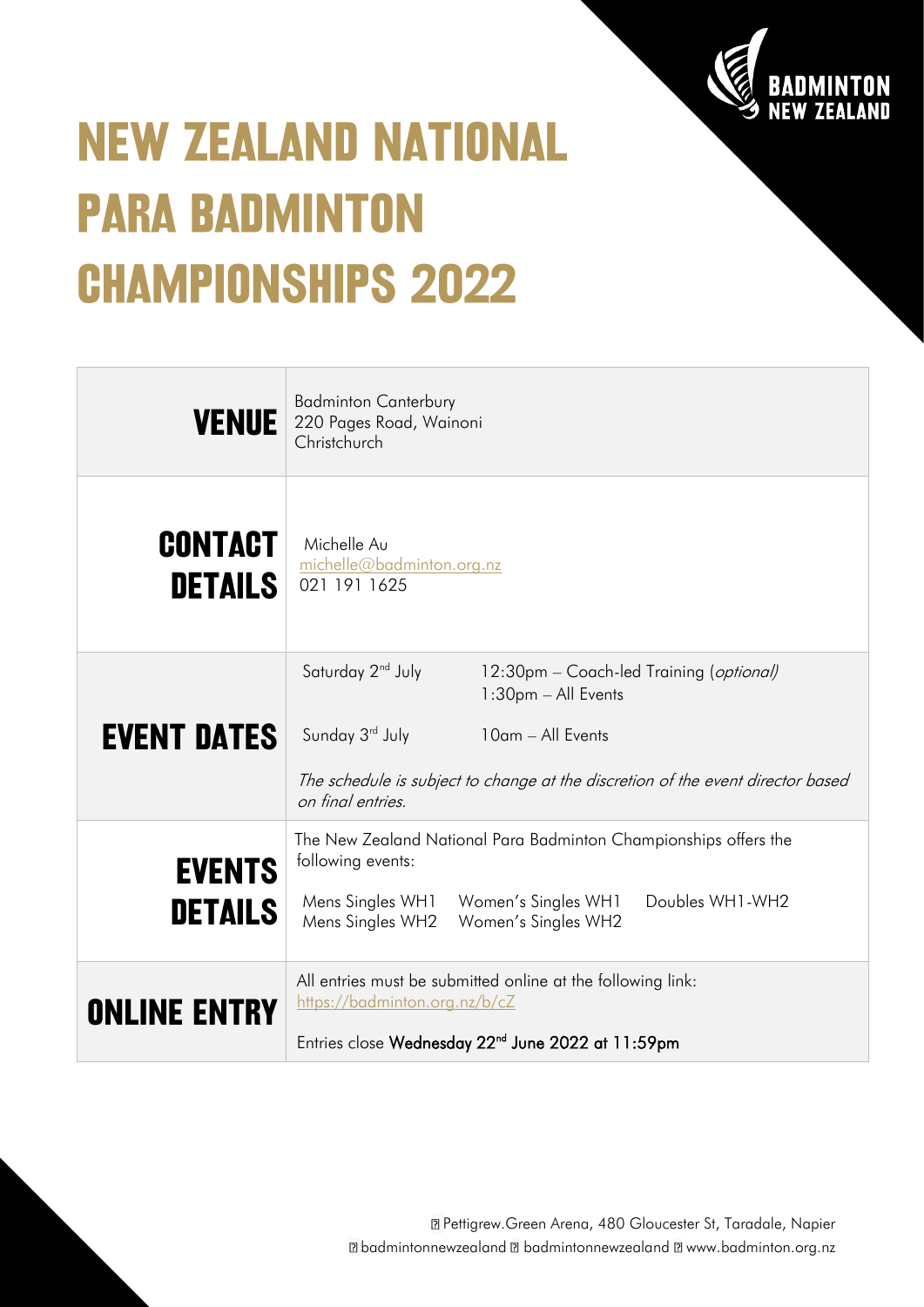## **CONDITIONS OF ENTRY**

All players submitting entries for the tournament will be deemed to have read and accepted the conditions under which the tournament events are to be conducted.

### Rules and Regulations

- 1. The tournament will be conducted in accordance with the Laws of Badminton adopted by the Badminton World Federation (BWF) and the BWF Competition Regulations.
- 2. All matches shall be the best of three games to 21 points with extension as per the current BWF scoring.
- 3. Clothing
	- a. All players must wear regulation badminton attire as per Badminton New Zealand Approved Clothing regulations.
	- b. Non-marking shoes must be worn.
	- c. A named playing shirt, if worn, must include the player's own name and/or the Association / Club that they represent or "New Zealand". Other named playing shirts are not permitted.
- 4. YONEX AS30 Shuttles will be used.
- 5. The Referees decision on all questions as to the Rules of Play and the Laws of Badminton will be final.
- 6. Entries
	- a. The following rules will apply for doubles:

| Event   | Sport Class   Points |              | Combinations  | Not Allowed |
|---------|----------------------|--------------|---------------|-------------|
|         |                      |              | Permitted     |             |
| Doubles | WH1,                 | A maximum of | $WH1 + WH2$   | $WH2 + WH2$ |
|         | WH <sub>2</sub>      | 3 points     | $(WH1 + WH1)$ |             |

- b. Minimum Entries in the event there a minimal entries within a particular event, the events may be combined – Sport Classes and/or men & women – in accordance with Para Badminton GCR 9.1.4 and 9.1.5
- c. Entries are online only at:<https://badminton.org.nz/b/cZ>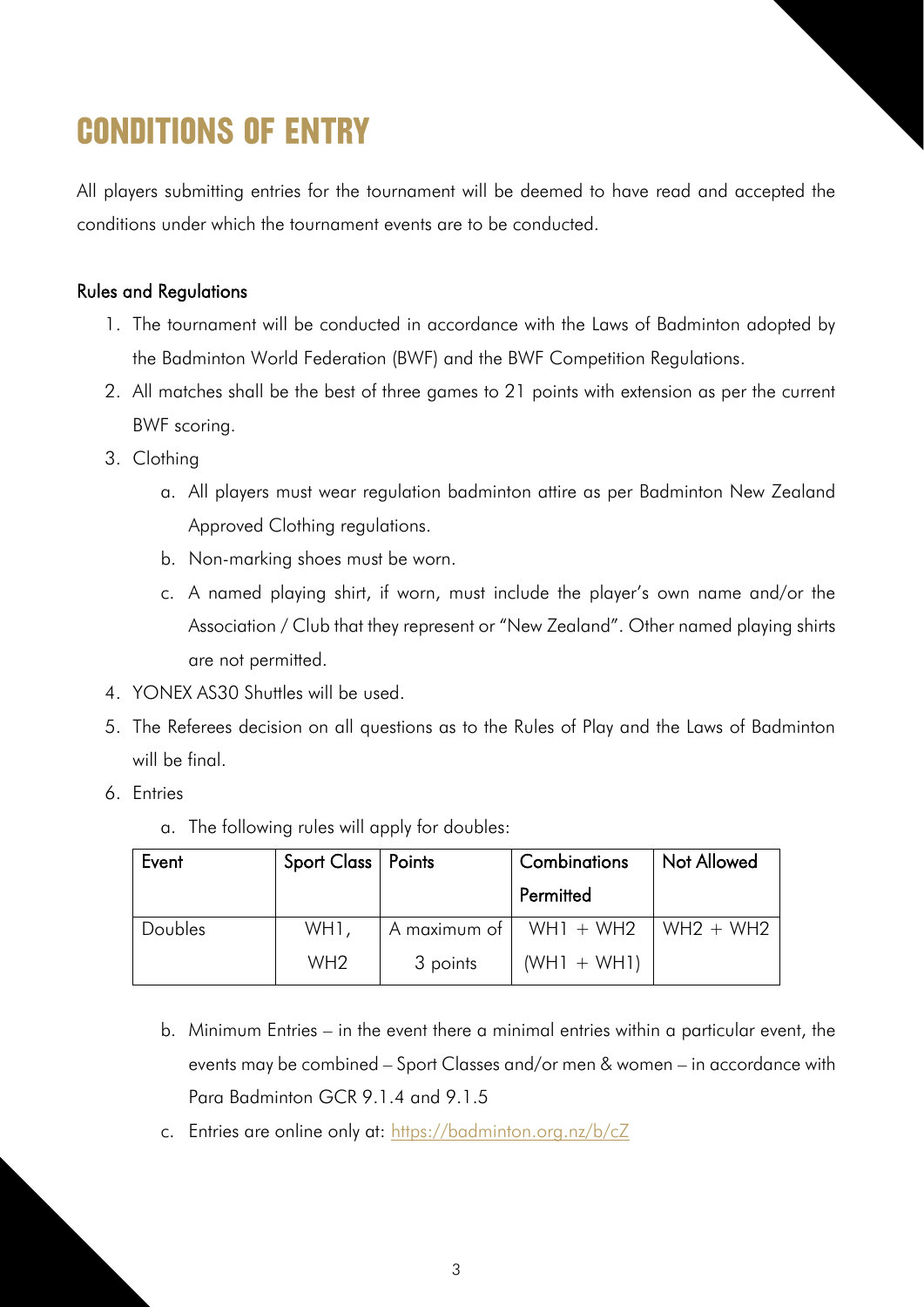- d. Entries close Wednesday 22<sup>nd</sup> June at 11:59pm. No late entries will be accepted.
- 7. Seeding and Draw
	- a. The draw will be made on Wednesday 29<sup>th</sup> June by Badminton New Zealand.
	- b. The draw will be published on Wednesday  $29<sup>th</sup>$  June and will be available on: <https://badminton.org.nz/b/cZ>
	- c. The draw may be subject to change, pending classification results.
- 8. Withdrawals
	- a. Notification of withdrawal(s) with reason must be given immediately to the Event Director by email and must be supported by a medical certificate. If withdrawal arises after players have arrived at the venue, notification of withdrawal accompanied by supporting documentation must be made in person to the Referee. A player may withdraw from individual events without being required to withdraw from all events.
- 9. Doping Control
	- a. Badminton New Zealand works in partnership with Drug Free Sport New Zealand to promote and manage compliance with the Sports Anti-Doping Rules made by Drug Free Sport New Zealand, and any amendments to or replacements of those Rules.
	- b. Doping control in badminton, is conducted out-of-competition and in-competition with the collection of urine and/or blood samples and may be undertaken at this event.
	- c. For more information about anti-doping, please visit the Drug Free Sport New Zealand website: <https://drugfreesport.org.nz/for-athletes/>
- 10.Media
	- a. By entering this event, the player hereby agrees and acknowledges that any person, shall have the right to: photograph and/or record on video all and any games or practice conducted during the course of the event, retain such photographs or video recordings for their own use of whatsoever nature, distribute such photographs or video recordings to any other party, display such photographs or video recordings during the event or any time thereafter, in any form whatsoever (including, but not limited to: promotional displays of the organisers and / or the sponsors of the event or any similar event, social network sites, the website(s) of the organisers and/or sponsors of the event and of Badminton New Zealand) PROVIDED THAT no such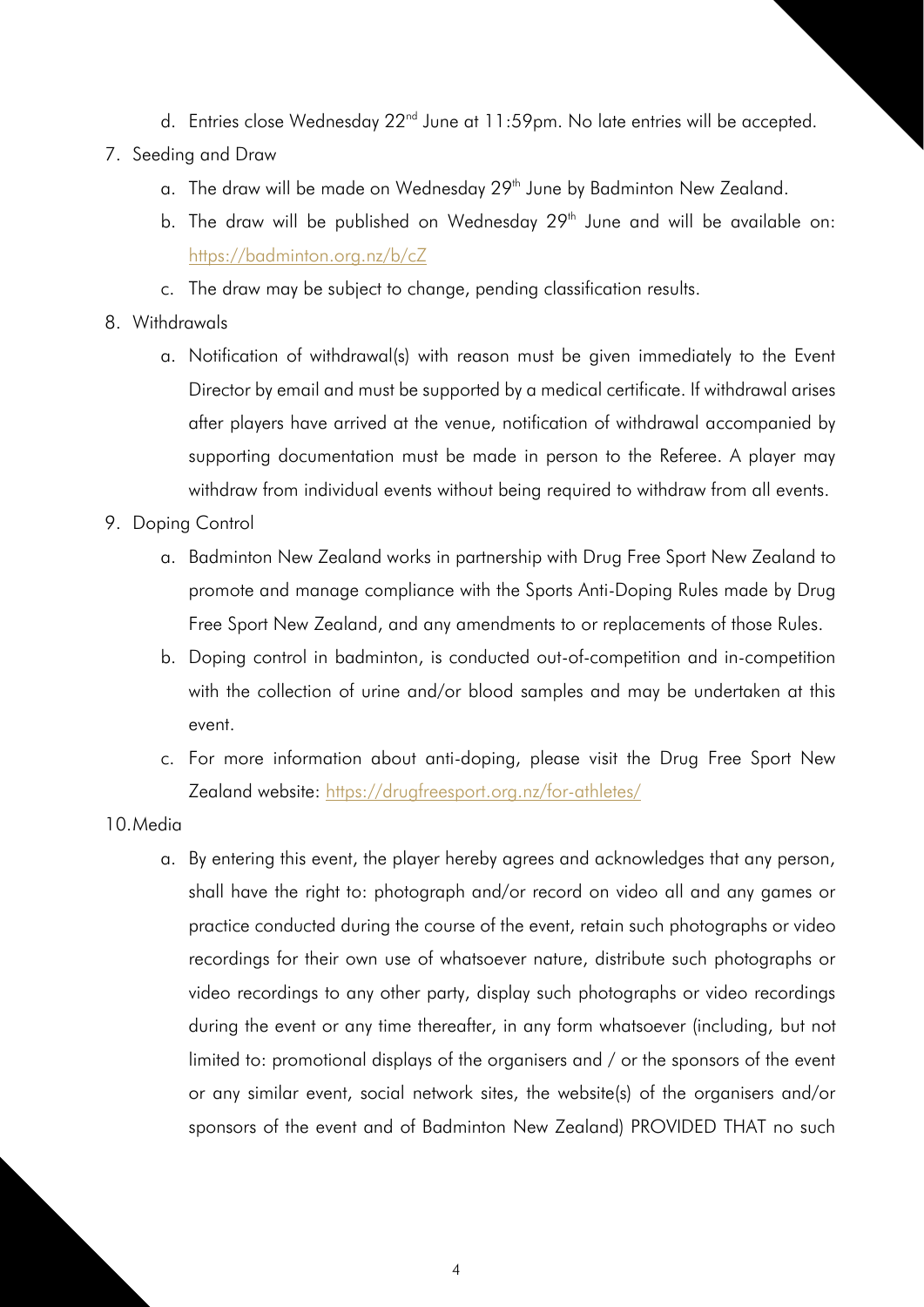photographs or video recordings shall be used or retained for any illegal, immoral or unseemly use or purpose."

#### 11.General

- a. All players enter at their own risk; no responsibility will be accepted for any injury received during the tournament.
- b. Matches may be called up to 10 minutes ahead of the stated time on the playing schedule.
- c. Competitors must abide by all decisions of the Event Director and Referee and comply with all the directions given.
- d. The Referee may default players not available when required to play.
- e. Medals will be awarded to the Winner and Runners-Up in all championship events.
- f. Submitting an entry represents your giving consent in accordance with the Privacy Act 1993 to the collection of the above details by Badminton New Zealand for the purpose of entering this tournament. Your right to access and correct any information is acknowledged.

#### 12. COVID-19

- a. Badminton New Zealand will follow the COVID-19 requirements as advised by the New Zealand Government, Ministry of Health and Sport New Zealand throughout these Championships. Such requirements may include, but are not limited to: capacity limits, contact tracing, physical distancing, face coverings and personal hygiene.
- b. Badminton New Zealand reserves the rights to modify, suspend, postpone or cancel the Championships in line with these requirements.
- c. Badminton New Zealand will allow players to withdraw from the Championships at any point up until their first match of the Championships due to concerns regarding COVID-19 by notifying Badminton New Zealand or the referee of their withdrawal as per regulation 8.a. A player utilising this clause to withdraw will receive a full refund and will be withdrawn from all events.